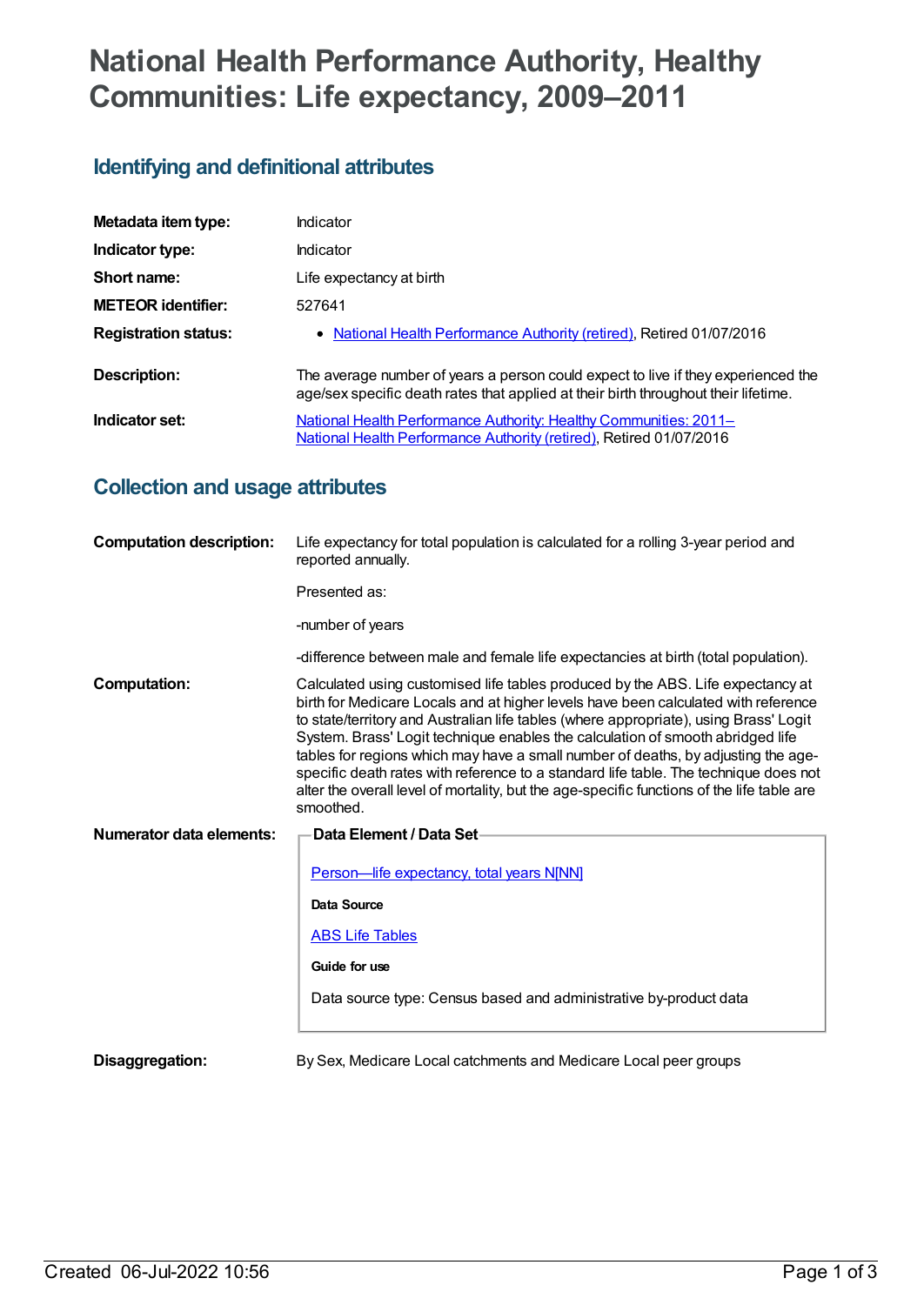#### **Disaggregation data elements:**

#### **Data Element / Data Set**

[Person—sex,](https://meteor.aihw.gov.au/content/287316) code N

**Data Element / Data Set**

Administrative health [region—Medicare](https://meteor.aihw.gov.au/content/513288) Local identifier, code AANNN

**Data Element / Data Set**

Administrative health [region—Medicare](https://meteor.aihw.gov.au/content/550733) Local peer group, code N

## **Representational attributes**

| <b>Representation class:</b> | Mean (average)          |
|------------------------------|-------------------------|
| Data type:                   | Real                    |
| Unit of measure:             | Time (e.g. days, hours) |
| Format:                      | NN.N                    |

## **Indicator conceptual framework**

**Framework and dimensions:**

#### [PAF-Effectiveness](https://meteor.aihw.gov.au/content/554925)

- [PAF-Appropriateness](https://meteor.aihw.gov.au/content/554929)
- **[PAF-Effectiveness](https://meteor.aihw.gov.au/content/554928) of access**
- **[PAF-Quality](https://meteor.aihw.gov.au/content/554930)** 
	- o [PAF-Capability](https://meteor.aihw.gov.au/content/554934)
	- o **[PAF-Continuity](https://meteor.aihw.gov.au/content/554935)**
	- o **[PAF-Responsiveness](https://meteor.aihw.gov.au/content/554933)**
	- o [PAF-Safety](https://meteor.aihw.gov.au/content/554932)
- **[PAF-Sustainability](https://meteor.aihw.gov.au/content/554931)**

## **Data source attributes**

| Data sources: | Data Source                            |
|---------------|----------------------------------------|
|               | <b>ABS Life Tables</b>                 |
|               | Frequency                              |
|               | Annual                                 |
|               | Data custodian                         |
|               | <b>Australian Bureau of Statistics</b> |

## **Accountability attributes**

| <b>Reporting requirements:</b>                                                     | National Health Performance Agreement-Performance and Accountability<br>Framework |
|------------------------------------------------------------------------------------|-----------------------------------------------------------------------------------|
| <b>Organisation responsible</b><br>for providing data:                             | Australian Bureau of Statistics                                                   |
| <b>Accountability:</b>                                                             | National Health Performance Authority                                             |
| Benchmark:                                                                         |                                                                                   |
| <b>Further data development / Specification: Long-term</b><br>collection required: |                                                                                   |